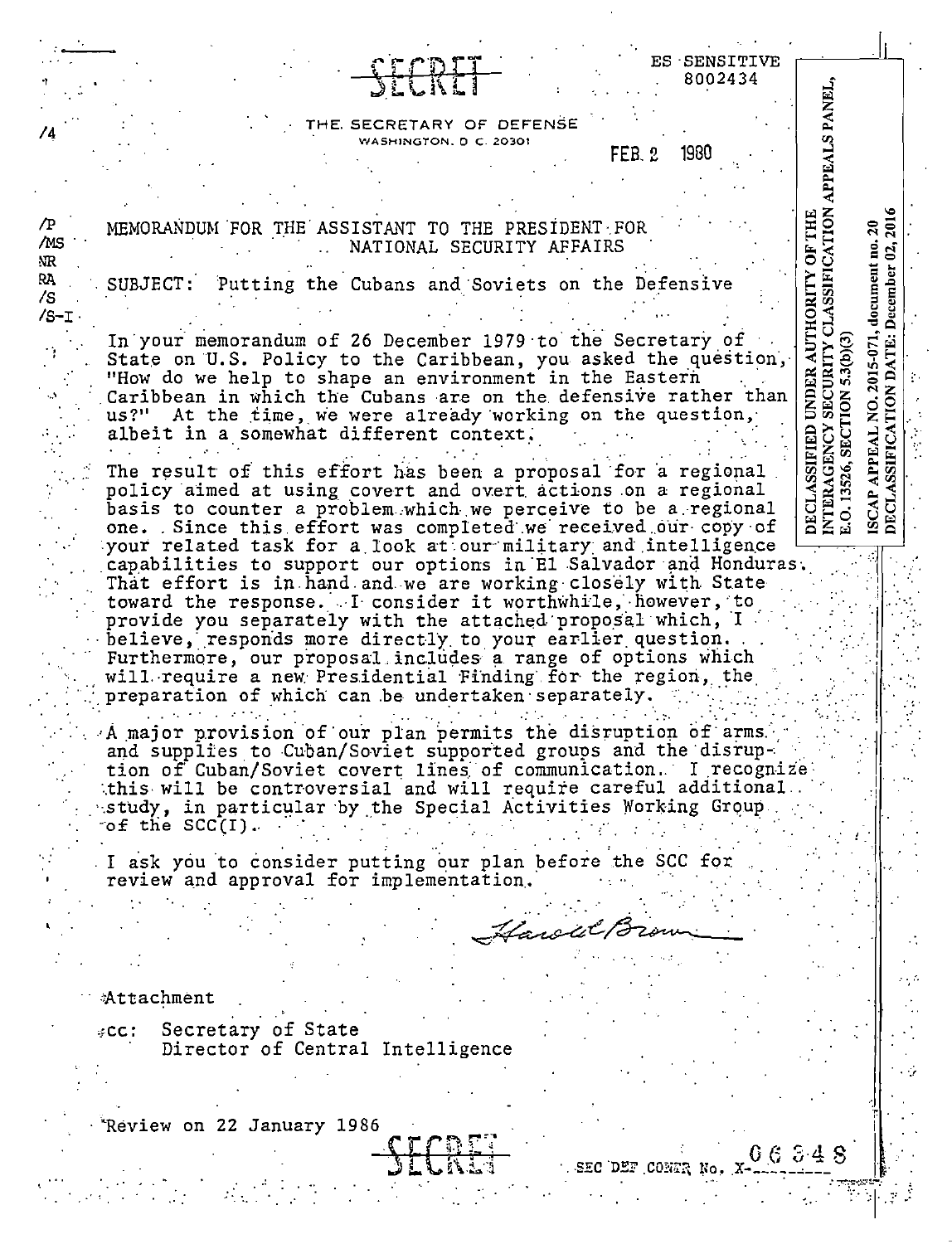|                   |                       | SEERET                                                                                                                                                                                                                                                                                                                                                                                                                             |  |    |  |
|-------------------|-----------------------|------------------------------------------------------------------------------------------------------------------------------------------------------------------------------------------------------------------------------------------------------------------------------------------------------------------------------------------------------------------------------------------------------------------------------------|--|----|--|
|                   |                       |                                                                                                                                                                                                                                                                                                                                                                                                                                    |  |    |  |
|                   |                       |                                                                                                                                                                                                                                                                                                                                                                                                                                    |  |    |  |
| OBJECTIVE         |                       |                                                                                                                                                                                                                                                                                                                                                                                                                                    |  |    |  |
| K)                |                       |                                                                                                                                                                                                                                                                                                                                                                                                                                    |  |    |  |
|                   |                       | 25X1 and 6, E.O.13526                                                                                                                                                                                                                                                                                                                                                                                                              |  |    |  |
| than us?"         |                       | The policy and plan are to be in support of and supplementary to the.<br>recommendations made by Ambassador Habib for the Caribbean and to<br>similar recommendations we expect will be made for Latin America.<br>also provides a direct response to Dr. Brzezinski's memorandum of<br>26 December 1979, asking "how do we help to shape an environment in<br>the Eastern Caribbean in which the Cubans are on the defense rather |  | It |  |
| <b>BACKGROUND</b> |                       |                                                                                                                                                                                                                                                                                                                                                                                                                                    |  |    |  |
|                   |                       | (U) The countries of the Caribbean and Latin America are in a period<br>of political, economic, and social transition.                                                                                                                                                                                                                                                                                                             |  |    |  |
|                   | into the near future. | The islands of the Caribbean are achieving independence<br>and seek to shed all vestiges of their former colonial<br>status. They face serious economic problems now and                                                                                                                                                                                                                                                           |  |    |  |
|                   | social change.        | The nations of Central America are under severe pressures,<br>including for some, revolution and subversion, which<br>threaten to bring about radical political, economic, and                                                                                                                                                                                                                                                     |  |    |  |
|                   |                       | $\{S\}$ Cuba, while not the cause of the basic pressure for change, is<br>actively exploiting economic, political, and social difficulties and the<br>resulting instability to promote further instability and force changes<br>of their choosing and direction, thereby weakening ties of these nations<br>with the U.S. and the west and promoting ties to Cuba and the Soviets.                                                 |  |    |  |
|                   |                       | . They have already achieved significant success or influence<br>in Jamaica, Guyana, Grenada, and Nicaragua.                                                                                                                                                                                                                                                                                                                       |  |    |  |
|                   |                       | They are now supporting guerrilla groups in El Salvador and<br>Guatemala and with the Soviets, are encouraging PLO support<br>to dissident groups in Guatemala, El Salvador, Argentina,<br>Brazil, Bolivia, and the Dominican Republic.                                                                                                                                                                                            |  |    |  |
|                   |                       | $\sim$ (s) Cuba has developed an extensive Covert Action mechanism to<br>support and carry out its subversions.                                                                                                                                                                                                                                                                                                                    |  |    |  |
|                   |                       | This mechanism is probably under the direction of the $\gamma$<br>American Department of the Cuban Communist Party's<br>Central Committee, whose officials, mostly experienced<br>intelligence officers, operate abroad under cover.                                                                                                                                                                                               |  |    |  |
|                   |                       | Three of its officials are assigned as Ambassadors<br>in Panama, Jamaica, and Nicaragua.                                                                                                                                                                                                                                                                                                                                           |  |    |  |
|                   |                       |                                                                                                                                                                                                                                                                                                                                                                                                                                    |  |    |  |
|                   |                       |                                                                                                                                                                                                                                                                                                                                                                                                                                    |  |    |  |

 $\mathbb{Z}^{\mathbb{Z}}$ 

 $\mathcal{L}^{\text{max}}_{\text{max}}$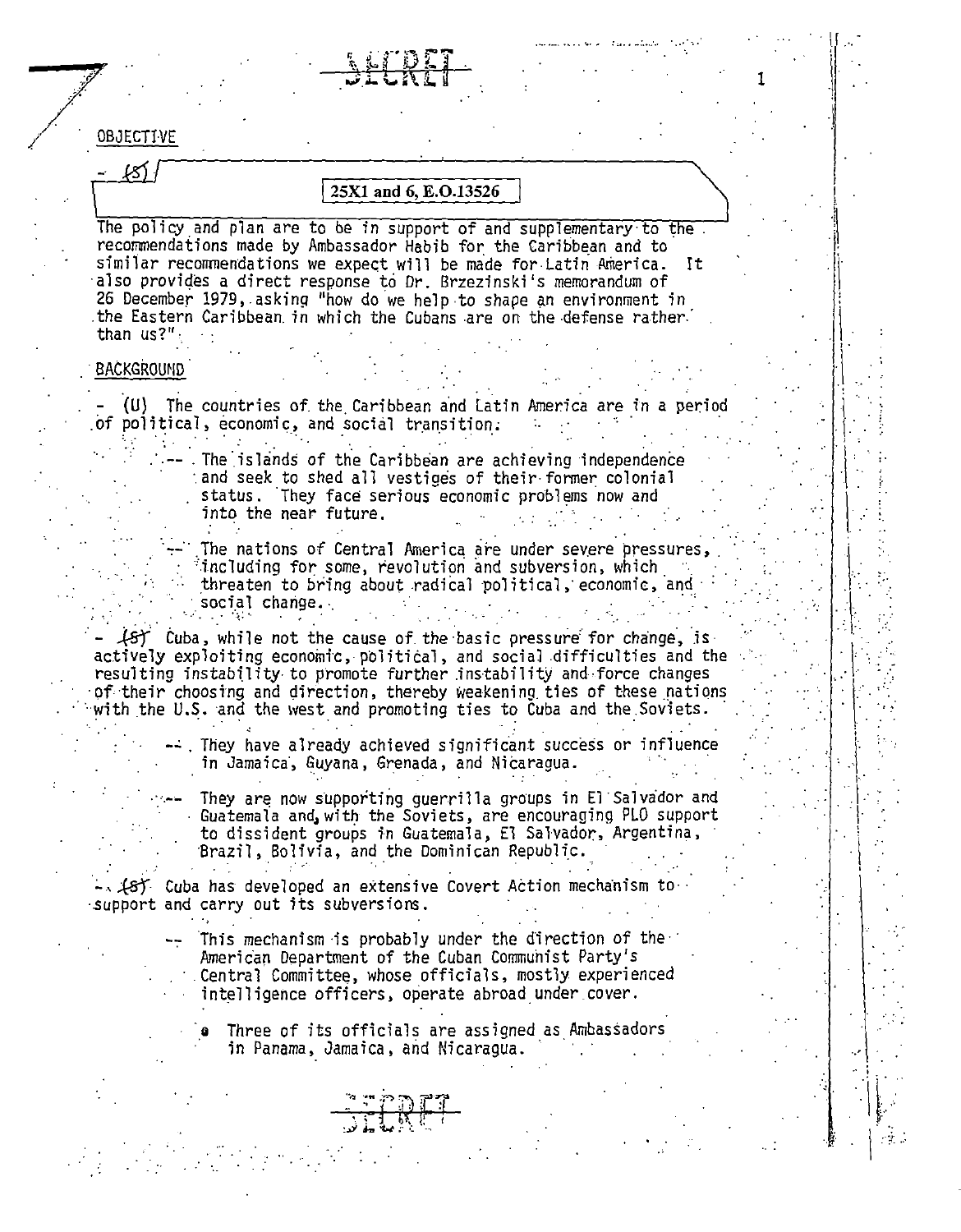Cuba conducted an impressive covert action operation in support of the FSLN in Nicaragua. This support was a critical factor in the final FSLN victory.

- At least 30 Cuban advisors were with FSLN.
- Cubans directed military operations in Nicaragua. - from Havana.
- o Cuba provided at least \$700K support to FSLN and has laundered other monies for them.

Cuba has extensive covert contacts in, among other, Panama, Costa Rica, Honduras, El Salvador, Grenada, and Nicaragua.

This mechanism is the primary asset of Cuban subversion. in the area and El Salvador, Guatemala, and Honduras are probably targeted as its next most likely successes.

## PROPOSED POLICY

25X1, E.O.13526

(8) In support of U.S. Foreign Policy, counter Cuban and Soviet supported covert activities, subversion, and anti-U.S. operations in the Caribbean and Latin America through the use of counter-covert actions, exploitation of Cuban and Soviet vulnerabilities, and the dissemination of maximum adverse publicity of these Cuban and Soviet activities. Properly sanitized and sterilized U.S. intelligence may. be employed when approved in accordance with NSC procedures.

### U.S. Covert Actions Permitted:

- Disruption of arms supplies to Cuban/Soviet supported groups and disruption of lines of communication and supply supporting Cuban/Soviet covert activities (this will need careful study by the Special Activities Working Group of the  $SCC(I)$ .
- Identification, infiltration and exposure of the Cuban/ Soviet covert action structure, personnel, and plans.

Infiltration of groups supported by the Cubans/Soviets.

embarrass and

expose Cuban/Soviet covert action organizations.

Use of U.S. covert action infrastructure to keep Caribbean. and Latin America nations apprised of Cuban/Soviet plans and actions.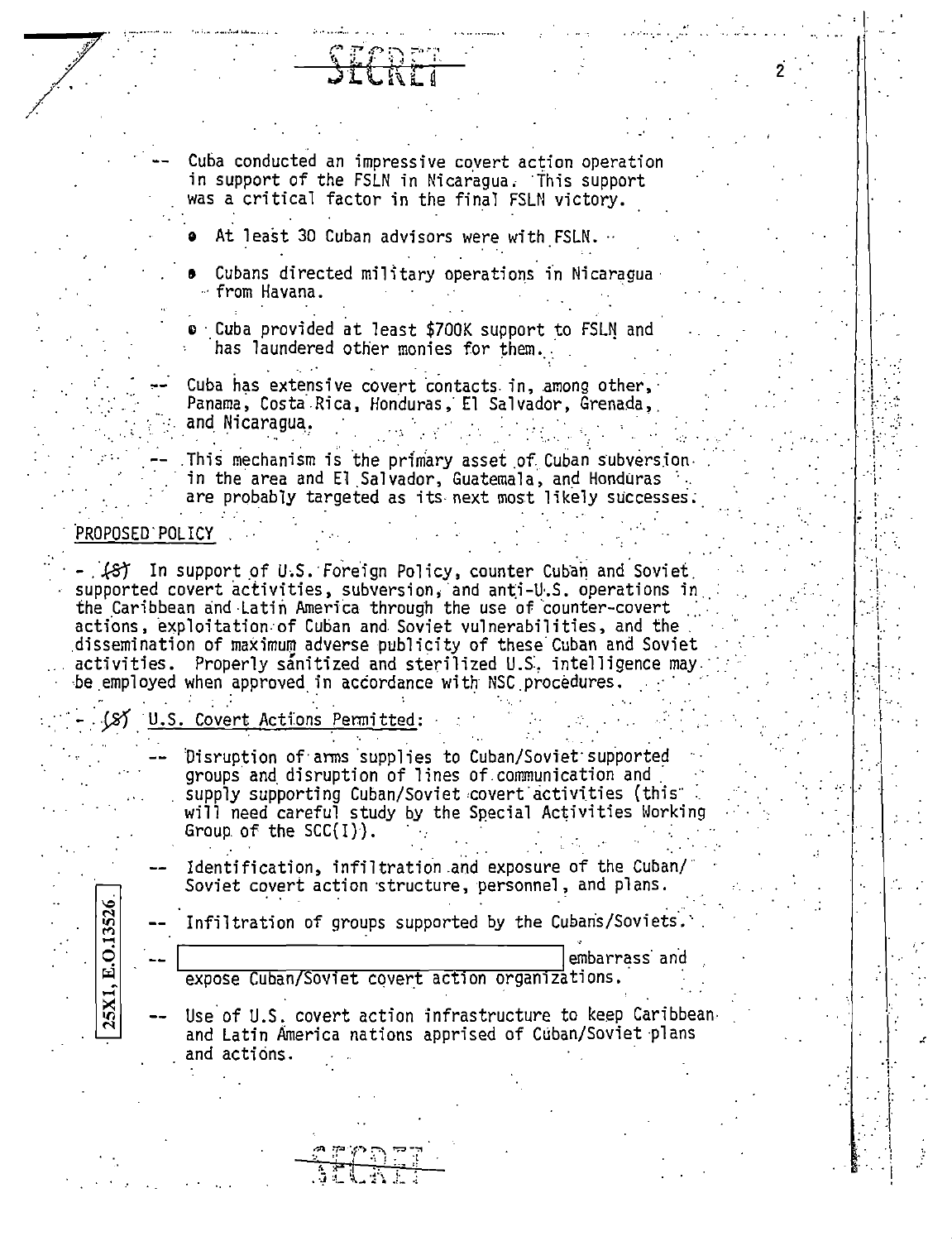Clandestine broadcasts both into and out of (simulated) Cuba, exposing repressive measures of Cuban regime, economic hardships, mismanagement, etc.

#### ٢s١ Overt U.S. Actions Permitted:

Use of ICA/VOA to publicize actual Cuban/Soviet covert and subversive activities.

Use of public affairs/press offices of the U.S. Government departments and agencies to release adverse information on Cuban/Soviet activities.

Use of Department of State diplomatic channels to convey such information openly to foreign officials.

# Suggested Themes for Exploitation:

The Soviet Union and Cuba have both shared and unique vulnerabilities in the Western Hemisphere which can be exploited.

### Shared:

o Atheistic communism contrary to Latin America Christian philosophy.

 $\bullet$  . Human rights violations.

Cubans and Soviets cannot or are unwilling to provide substantial long-term economic assistance.

Use of press, civil airlines and intelligence officers assigned abroad to spread Marxist ideology.

Use of youth, labor and women's movements to develop  $\bullet$ and expand contacts with and proselytize foreign leftist

Radio Moscow, Novisti, and Radio Havana are propaganda. not objective news mechanisms -- and are used to broadcast. party line abroad.

Heavy use of training courses in USSR and Cuba for ideological indoctrination -- you never get just the training you were promised.

Soviet Brigade in Cuba -- a palace guard for Castro?

Massive influx of arms from Soviet Union to Cuba since θ 1975 supports Cuban surrogate roles for Soviets in Latin America, Caribbean, Africa, and Mid-East.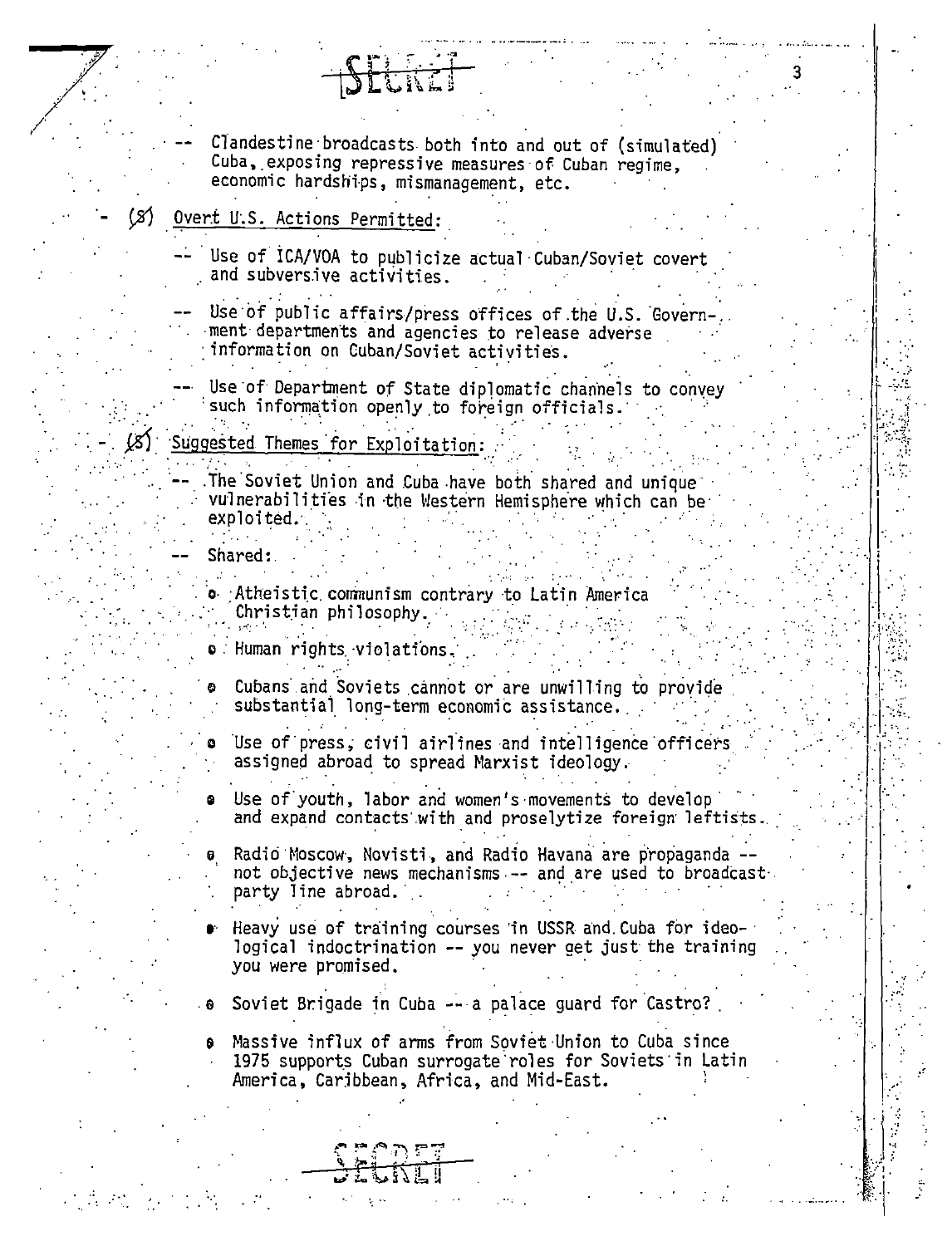Cuban: Expansionist and Soviet surrogate activities promoting subversion and revolution. (Grenada, Nicaragua, Jamaica, Cuban military intervention abroad (35,000 Cuban troops in Africa)) Role of American Department of Cuban Party Central Committee. Subversive role of three ambassadors who are intelligence officers (Panama, Jamaica, Nicaraqua). Military role in Grenada. Castro's personal involvement with Sandinistas Cuban covert action link with Costa Rican and Panamanian  $gover$ ments. Domestic disquiet, economic problems, and applications of repressive measures. Current sizeable increase in refugee flow from Cuba Role in Non-Aligned Movement (support of Soviets as "natural ally" of the Third World), especially in light of Soviet invasion of Afghanistan. Cuban failure to condemn that invasion completely discredits its leadership of and membership in NAM. Exiles and political prisoners as examples of Cuban failures. Economic mismanagement and low productivity at home. Cuban dependence on Soviet subsidies for economic survival Official and unofficial condemnation by Latin American organizations. e.g., Organization of American States, Inter-American Defense Board, Inter-American Development Bank, Caribbean Common Market.